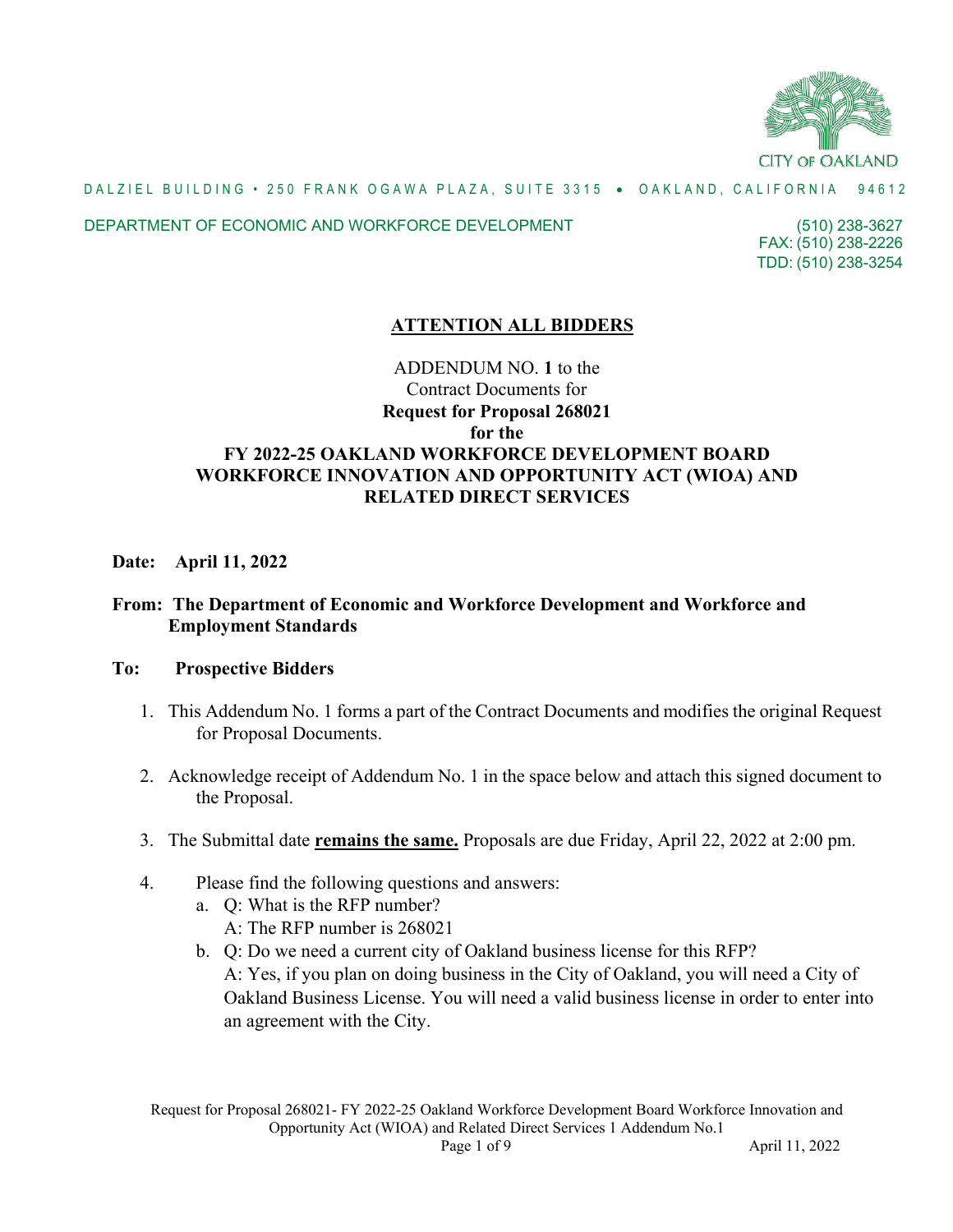

#### DEPARTMENT OF ECONOMIC AND WORKFORCE DEVELOPMENT

FAX: (510) 238-2226 (510) 238-3627 TDD: (510) 238-3254

- c. Q: Do subcontractors also need Oak business license? A: Yes, if you plan on doing business in the City of Oakland, you will need a City of Oakland Business License. You will need a valid business license in order to enter into an agreement with the City.
- d. Q: Are you saying that at least 50% of each contract must go to L/SBE if the contract is over \$50k?

A: See table below.

| <b>Business Type</b>                                                                                        | <b>Minimum Participation</b> |
|-------------------------------------------------------------------------------------------------------------|------------------------------|
| Local Business Enterprises (LBE) or;<br>Local Not for Profit Business Enterprise (L/NFPBE)                  | 25%                          |
| Small Local Business Enterprises (SLBE) or;<br>Small Local Not for Profit Business Enterprise<br>(S/LNFPBE) | 25%                          |
| <b>Total Requirement</b>                                                                                    | 50%                          |
| Small Local Business Enterprises (SLBE) or;<br>Small Local Not for Profit Business Enterprise<br>(S/LNFPBE) | 50%                          |
| <b>Total Requirement</b>                                                                                    | 50%                          |

- e. Q: If we do not have a current City of Oakland Business License can we apply for one right now and it be approved before we submit the RFP? A: Yes. If you plan on doing business in the City of Oakland, you will need a City of Oakland Business License. You will need a valid business license in order to enter into an agreement with the City.
- f. Q: Is the Local/Small Local Business Enterprise Program outlined in the RFP or is this info separate?

A: The Local/Small Local Business Enterprise Program is summarized in the RFP on page 32. Program guidance can also be found at: [https://cao-](https://cao-94612.s3.amazonaws.com/documents/LSLBE-Program-Guidelines_Revised.5.4.21.pdf)

[94612.s3.amazonaws.com/documents/LSLBE-Program-Guidelines\\_Revised.5.4.21.pdf](https://cao-94612.s3.amazonaws.com/documents/LSLBE-Program-Guidelines_Revised.5.4.21.pdf)

Request for Proposal 268021- FY 2022-25 Oakland Workforce Development Board Workforce Innovation and Opportunity Act (WIOA) and Related Direct Services 1 Addendum No.1 Page 2 of 9 April 11, 2022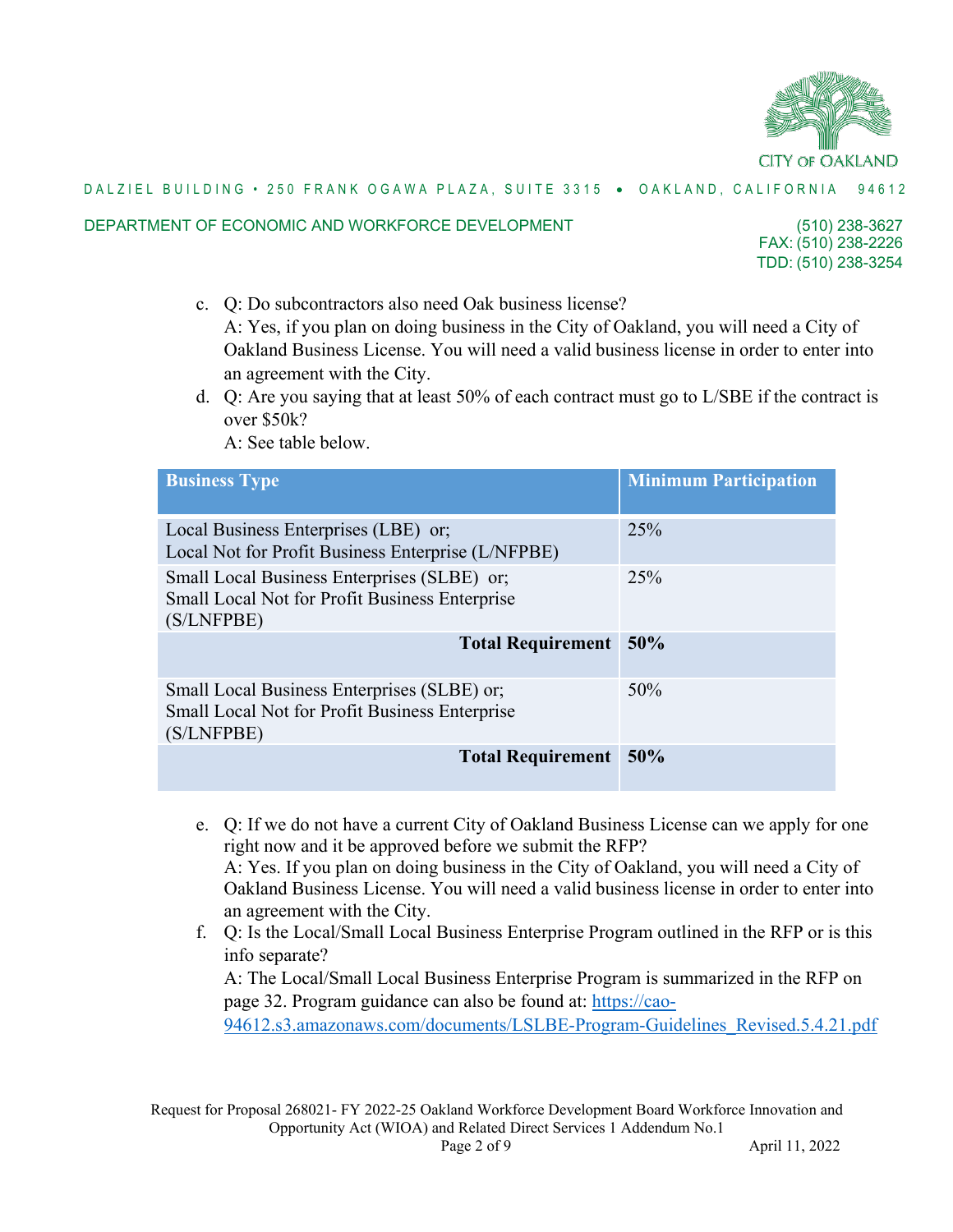

### DEPARTMENT OF ECONOMIC AND WORKFORCE DEVELOPMENT

FAX: (510) 238-2226 (510) 238-3627 TDD: (510) 238-3254

g. Q: What is used to establish these (Local/Small Local Business Enterprise Program criteria)?

A: Please refer to the program guidance at: [https://cao-](https://cao-94612.s3.amazonaws.com/documents/LSLBE-Program-Guidelines_Revised.5.4.21.pdf)[94612.s3.amazonaws.com/documents/LSLBE-Program-Guidelines\\_Revised.5.4.21.pdf](https://cao-94612.s3.amazonaws.com/documents/LSLBE-Program-Guidelines_Revised.5.4.21.pdf)

- h. Q: Where do we submit Schedule E-2? A: Schedule E2 is to be submitted along with the proposal, the department will gather and submit to DWES.
- i. Q: Do the funding amounts listed include work experience, participant training, and supportive service funds? A: 1) For WIOA youth and "Oakland Forward" program providers, work experience is

inclusive of the total budget; 2) For WIOA adult/dislocated worker program providers, training and supportive services are a separate amount based on a percentage of available adult and dislocated worker funding for FY 2022-23.

- j. Q: Can you define what "On-Call" means? Does that mean ad-hoc? A: The OWDB is under-going a competitive procurement process for a specific set of workforce development services for the current funding available (WIOA & "Oakland") Forward"). As the OWDB seeks additional funding and as programs become available, we will have established a list of approved on-call service providers who would be eligible to receive the funding through this process until June 2025.
- k. Q: Is "Oakland Forward" in lieu of Summer Earn and Learn? A: No. "Oakland Forward" is a separate program from Summer Earn and Learn and is funded by the California Youth Workforce Volunteers for All.
- l. Q: For "Oakland Forward" contracts, what is the minimum number of youth served annually you will consider? A: There is no minimum number of youth to be served annually, applicants should propose goals based on funding and program design and will be negotiated once awarded.
- m. Q: In "Oakland Forward", re-work activities that "promote climate resilience and improve neighborhood conditions", does that include improving neighborhood conditions like reducing violence, or is it exclusively climate-related? A: Refer to page 30 Section 5.b "Focus Areas and Activities" for guidelines.
- n. Q: To clarify, we need to submit a separate proposal for each service category or subcategory? A: Yes.

Request for Proposal 268021- FY 2022-25 Oakland Workforce Development Board Workforce Innovation and Opportunity Act (WIOA) and Related Direct Services 1 Addendum No.1 Page 3 of 9 April 11, 2022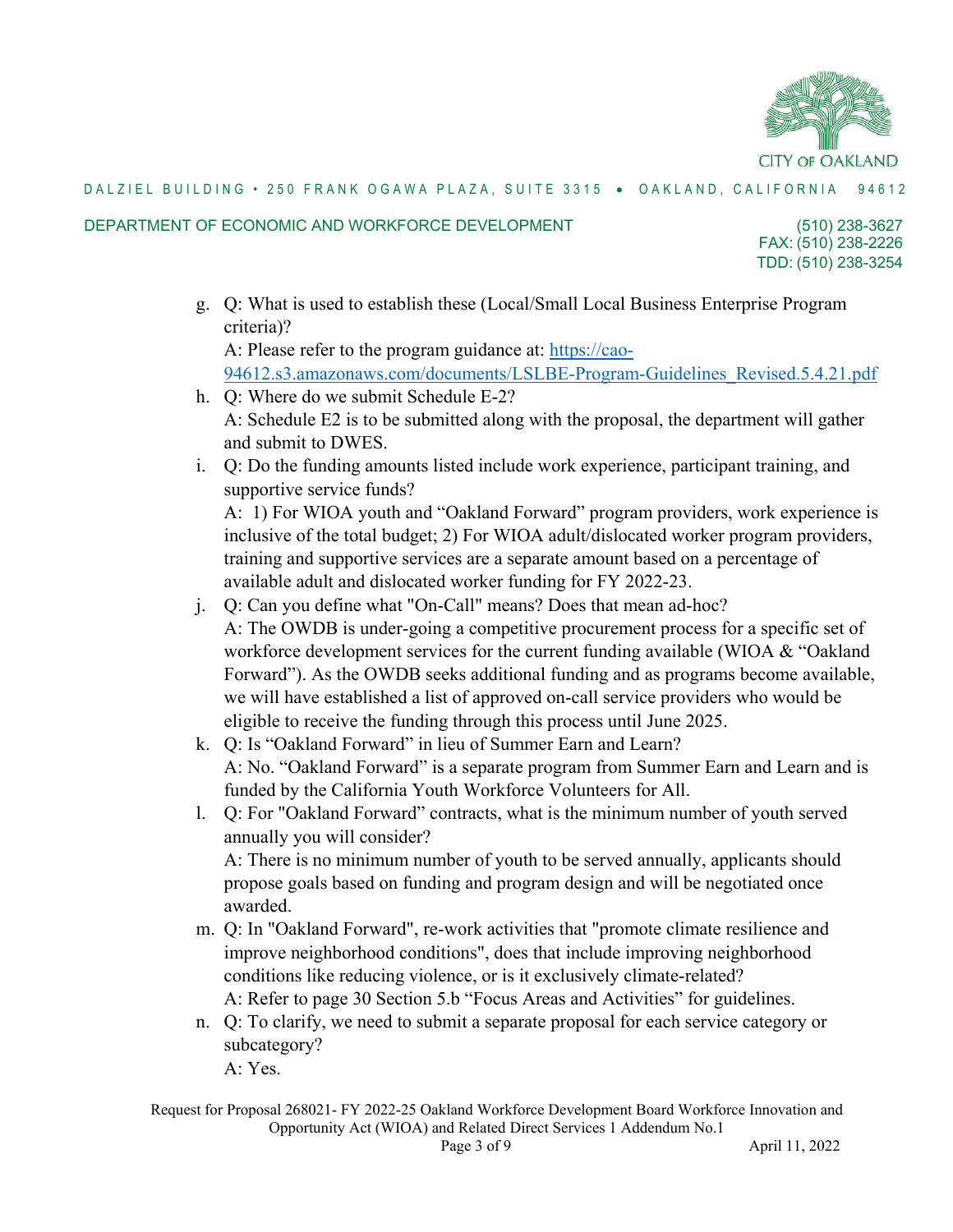

#### DEPARTMENT OF ECONOMIC AND WORKFORCE DEVELOPMENT

FAX: (510) 238-2226 (510) 238-3627 TDD: (510) 238-3254

- o. Q: We are a nonprofit specialized in helping formerly incarcerated individuals with employment services and we also work with employers to connect them with our candidates in the program, what category would we be in for on call adult services? A: Specialized AJCC.
- p. Q: For Oakland Forward, Performance metrics and outputs can we choose which performance metrics to focus on or do we need to use all of the 9 metrics listed on page 31?

A: We expect that the state will require to meet performance for all 9 metrics, but we will seek further clarification to confirm this.

q. Q: Is Oakland Forward expected to be funded for the next three years like WIOA youth services?

A: Yes. For Program Years 2022-2025.

- r. Q: Is the Oakland Forward funding also subject to all the WIOA youth requirements? A: No.
- s. Q: For Oakland Forward Performance Metric and output #2 of youth employed in each focus area, if we have 4 focus areas that intersect, can we say 100% or do we need to further define the percentages per focus area?

A: We are still waiting direction from the state and it has yet to be defined.

- t. Q: For "Oakland Forward" Performance Metric and Output #3: % of youth who retain jobs for the full term (3 months for summer jobs or 1 year), What is the term for yearround programs that enroll participants throughout the year? Successful completion of our program can be in 3, 6, or 12 months. Can we use these multiple terms that are specific to our program? Can we enroll in all 4 quarters? A: The grant term is through June 2025 and activities for the program including enrollment, employment and retention, should be concluded by the end of grant term.
- u. Q: For "Oakland Forward" Performance Metric and Output #3: % of youth who retain jobs for the full term (3 months for summer jobs or 1 year), Can we re-enroll? If 3 months is a term, could we only use WIOA funds for 90 days or can we re-enroll or have a longer term? Can we re-enroll throughout all 4 quarters? A: Re-enrollment will be evaluated on a case-by-case basis.
- v. Q: Page 16 states, "Letters of support that do not describe a commitment to deliver specific services or to provide funds to the proposed program should not be included." We have employer partners that provide post-program job placement opportunities, but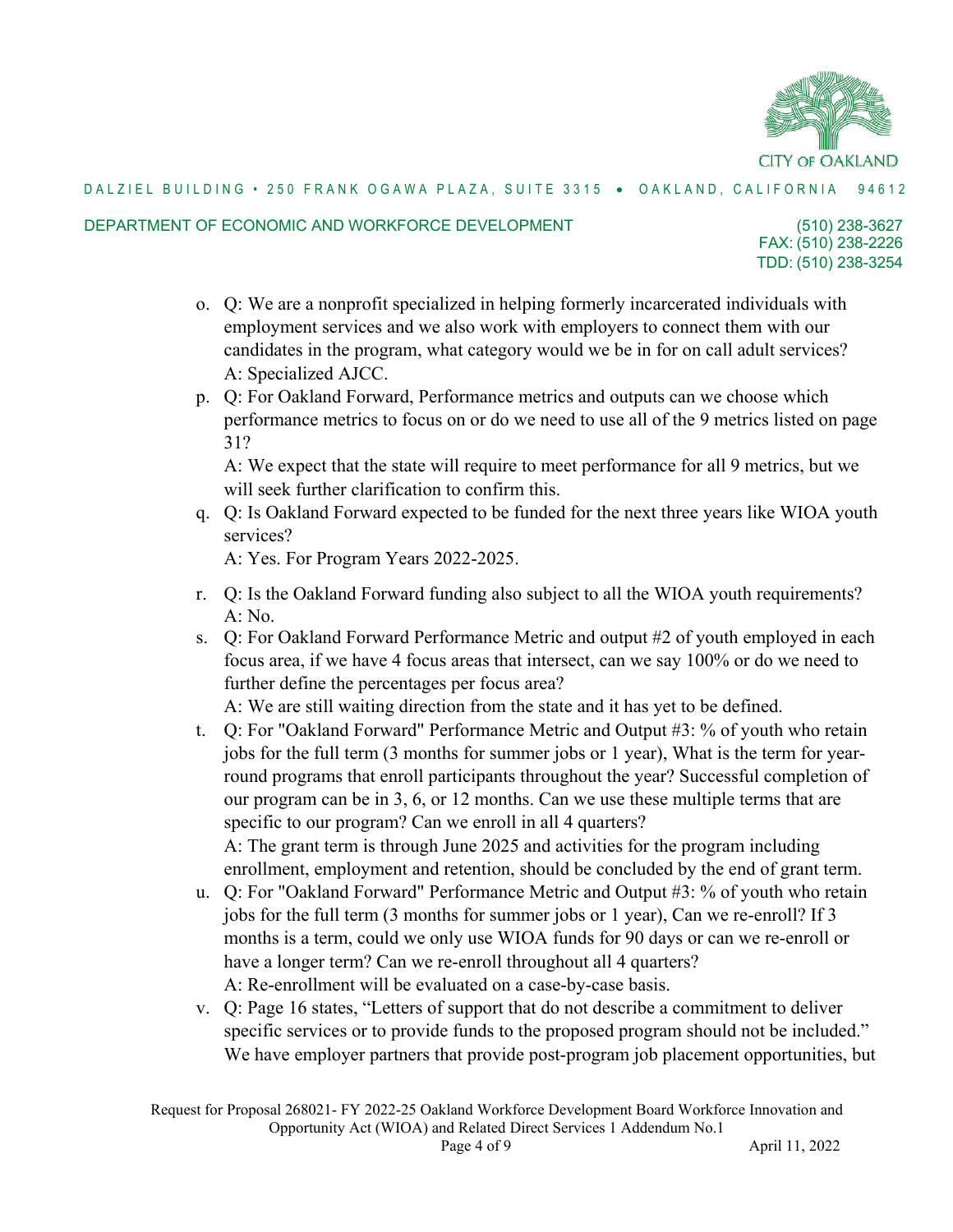

#### DEPARTMENT OF ECONOMIC AND WORKFORCE DEVELOPMENT

FAX: (510) 238-2226 (510) 238-3627 TDD: (510) 238-3254

they are not directly involved in the delivery of services. Would this qualify as appropriate letters?

- A: Yes
- w. Q: Can you please say more about how the funding works? Say we receive \$100K this year, we have the opportunity to renew 2 more years? Is there an option to apply for more in future years if we'd like to ramp up the program? Also, will there be an opportunity to apply next year or is this it for 3 years?

A: The current RFP funding availability is on an annual basis with the option to renew through 2025 and is subject to availability. The next RFP for workforce services will be for FY 2025-28. All RFPs released through the OWDB are on an open, fair and competitive basis.

x. Q: To further clarify are adult and dislocated worker vocational trainings (usually ETPL providers) included in the funding levels for adult and dislocated worker services?

A: WIOA adult/dislocated worker program providers will have training and supportive services allocated as a separate amount after awards have been approved and are based on a percentage of available adult and dislocated worker funding for FY 2022-23.

y. Q: For "Oakland Forward" Performance Metric and Output #6: % of youth employed after conclusion of program (1-month, 6-months, 12-months). Can we pick the follow up interval?

A: No. The state requires to report within those specified intervals (1-month, 6-months and 12 –months).

- z. Q: For "Oakland Forward" Performance Metric #7: % of youth who report job satisfaction after at least one year of employment and #9: % of youth employed in public service job one year after program. Is this after a year of employment with us? A: One year after placed into employment.
- aa. Q: Can our career services program be about a single industry? For example, career services in bio tech, construction, etc, but it's a single industry career services program? A: Yes. This program should be applicable to the Specialized AJCC.
- bb. Q: Can Oakland Forward funds provide support to undocumented youth? A: We will further confirm with the state if it is allowable to provide support to undocumented youth.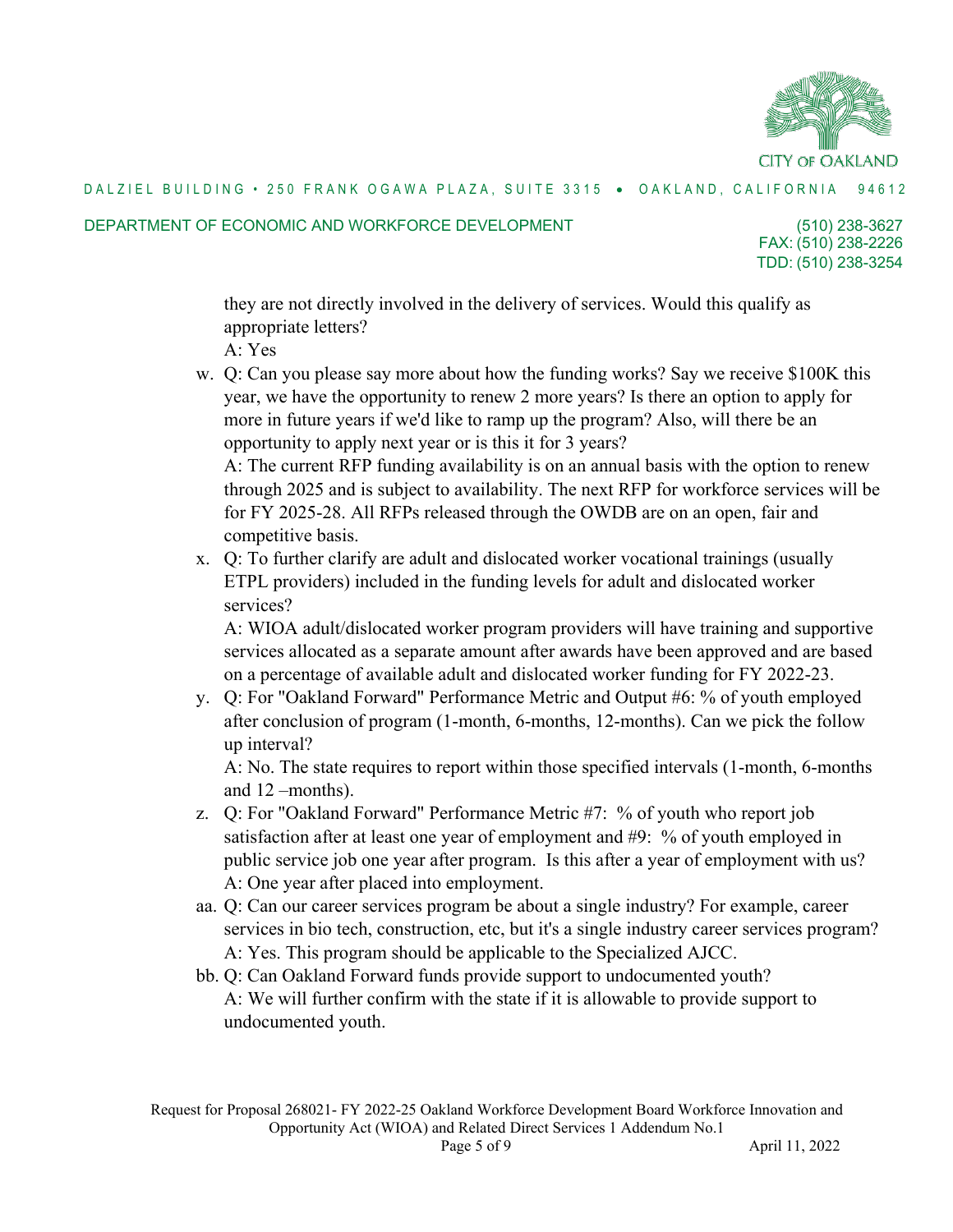

#### DEPARTMENT OF ECONOMIC AND WORKFORCE DEVELOPMENT

FAX: (510) 238-2226 (510) 238-3627 TDD: (510) 238-3254

cc. Q: Does this RFP also support technology/software providers to support AJCC Career Services centers and programs?

A: Training providers are eligible to receive funding through AJCC service providers through individual training accounts (ITA) or customized training.

dd. Q: Can local organizations on the Eligible Training Providers List (ETPL) that would receive Individual Training Account (ITA) funding count towards the 50% LBE/SLBE requirement?

A: ETPL programs that received ITA funding from AJCC providers to support participant training through WIOA does not count towards the 50% LSLBE. Please refer to the program guidance at: [https://cao-](https://cao-94612.s3.amazonaws.com/documents/LSLBE-Program-Guidelines_Revised.5.4.21.pdf)

[94612.s3.amazonaws.com/documents/LSLBE-Program-Guidelines\\_Revised.5.4.21.pdf](https://cao-94612.s3.amazonaws.com/documents/LSLBE-Program-Guidelines_Revised.5.4.21.pdf)

ee. Q: We are a Cybersecurity and Professional Development skills training program for youth/adults. What is the first step for out of state training providers? Do we need to register in the state of California and City of Oakland?

A: If you plan to provide services under any of the categories listed in the RFP, you will need to have a valid business license prior to entering into an agreement with the City of Oakland.

ff. Q: Do all 3 references need contract dates? Or do we only need to list the contract dates for references who are in contract with us?

A: No, contract dates are not needed. References for current contracts are acceptable and will be confirmed during reference checks.

gg. Q: For the S/LBE certification requirement that the organization be certified for at least 1 year, could Alameda County SLEB certification count for that if our Oakland S/LBE is in process?

A: Per the program guidance [\(https://cao-](https://cao-94612.s3.amazonaws.com/documents/LSLBE-Program-Guidelines_Revised.5.4.21.pdf)

[94612.s3.amazonaws.com/documents/LSLBE-Program-](https://cao-94612.s3.amazonaws.com/documents/LSLBE-Program-Guidelines_Revised.5.4.21.pdf)

Guidelines Revised.5.4.21.pdf), certifications with another agency do not constitute certification with the City of Oakland.

hh. Q: Do you have a direct link for the business license?

A:<https://www.oaklandca.gov/services/apply-for-a-business-license-online>

ii. Q: Do we have to have different staff and participants for each program we apply for? Can you clarify a bit more on how different the programs need to be? For example, could it be our work-based learning programs but at different sites?

Request for Proposal 268021- FY 2022-25 Oakland Workforce Development Board Workforce Innovation and Opportunity Act (WIOA) and Related Direct Services 1 Addendum No.1 Page 6 of 9 April 11, 2022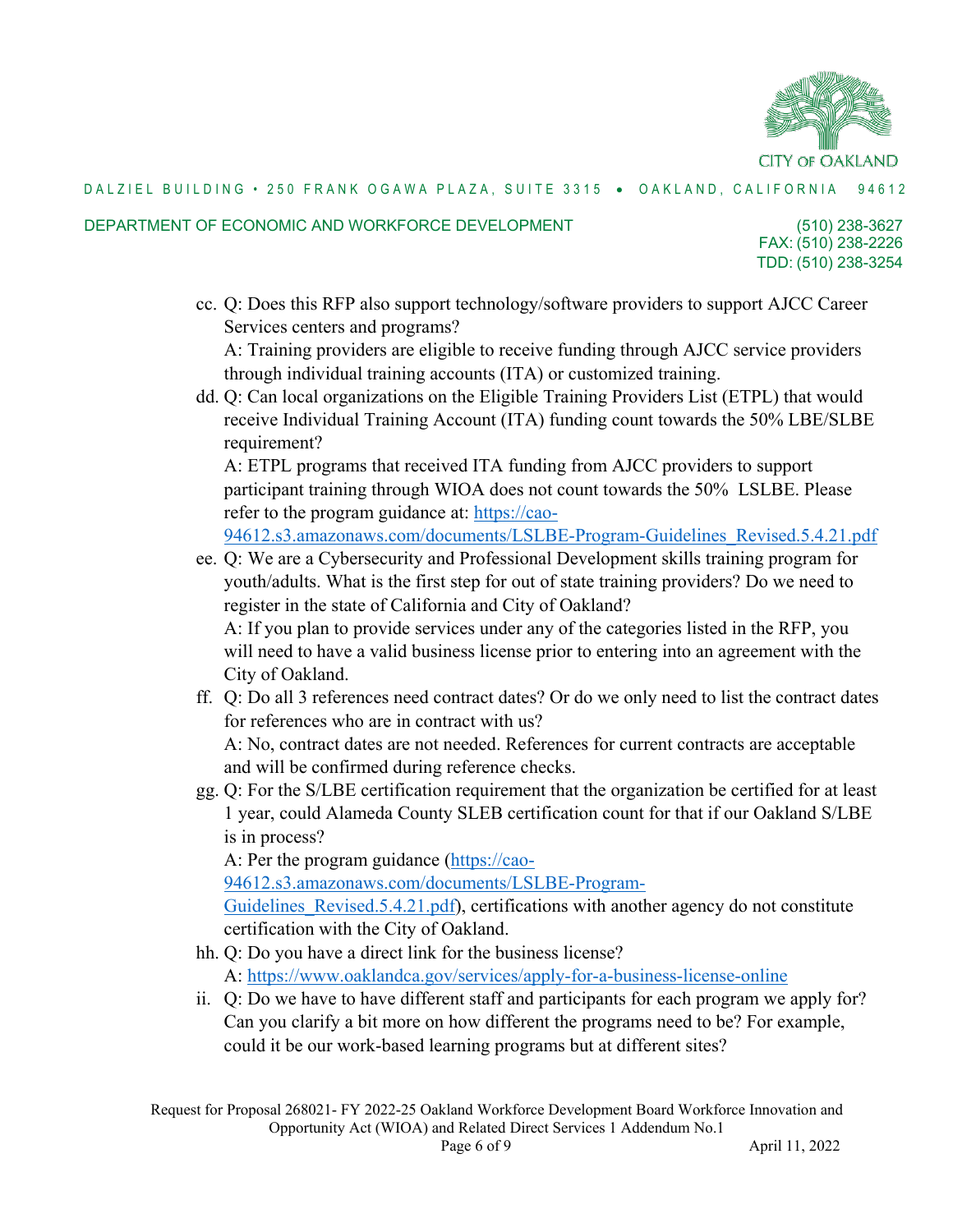

#### DEPARTMENT OF ECONOMIC AND WORKFORCE DEVELOPMENT

FAX: (510) 238-2226 (510) 238-3627 TDD: (510) 238-3254

A: Each category and subcategory are distinct programs and should be responded to as such. You should not propose the same program for each category, services should be different and tailored to the project requirements. An applicant can respond with how they will leverage proposed programs with other categories if they wish to apply for more than one category. If staff will be allocated across programs, make sure to clearly delineate time allocated to each category.

jj. Q: For letters of support: Should we be including letters of support from partners who are not subcontractors, such as our employer partners? We understand the definition of subcontractors to be those who will be paid through this grant, but these are not our partners. We do not have subcontractors and so won't be submitting letters of support from them. But, should we add letters from partners to the Letters of Commitment/MOU section or somewhere else?

A: If you had subcontractors, then yes, you would want to provide a letter of commitment. Otherwise, any commitment letters from partner would be added to the Letters of Commitment/MOU section.

kk. Q: Do the participants for the "Oakland Forward" CA Youth Workforce Development Program need to be Oakland residents or does this refer to the location of the work project?

A: To qualify under this state funding program as awarded through this RFP youth and young adults should be aged 16-30. Priority should be given to young people who:

- 1. Have not participated in the #CaliforniansForAll College Program or AmeriCorps
- 2. May have difficulty finding employment
- 3. Are low-income
- 4. Are unemployed and/or out of school
- 5. Are or were justice-involved
- 6. Are transitioning from foster care
- 7. Are engaged with the mental health or substance abuse system
- 8. Youth in priority zip codes with racial disparities in unemployment, as identified in the OWDB Racial Equity Analysis (94621, 94603, 94605, 94601, 94607).
- ll. Q: Can we define the % of the performance metrics for each grant or is that something you decide?

A: Performance Metrics for "Oakland Forward" can be defined by the applicant.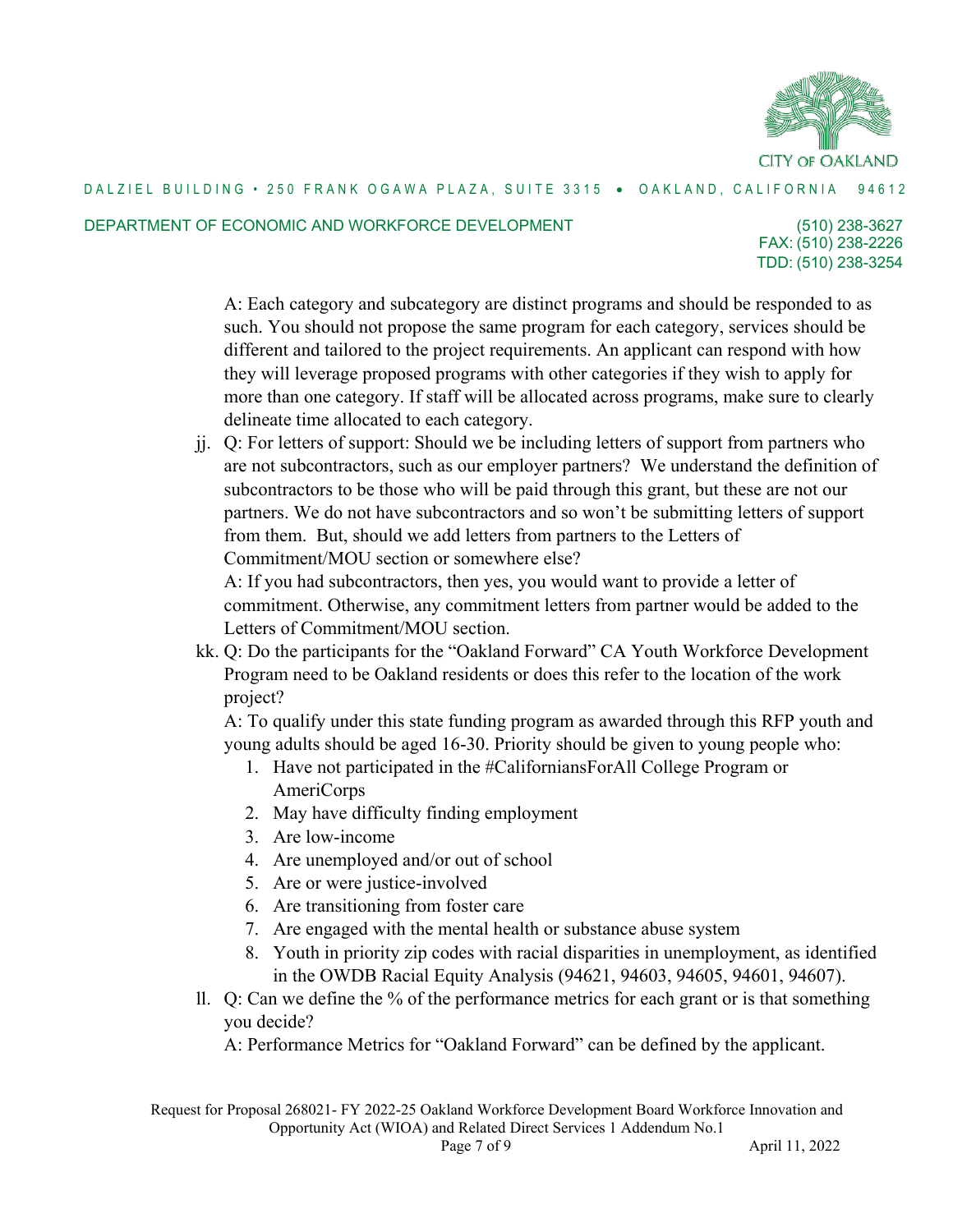

#### DEPARTMENT OF ECONOMIC AND WORKFORCE DEVELOPMENT

FAX: (510) 238-2226 (510) 238-3627 TDD: (510) 238-3254

mm. Q: If we are applying for the youth strategy, will we need to submit two applications to apply for the two sub-strategies?

A: Yes, a proposal should be submitted for each category and subcategory. Ex: Youth Services, WIOA or Youth Services, "Oakland Forward" or Adult Services, One-stop Operator or Adult Services, Affiliate AJCC

- nn. Q: Can you provide guidelines for performance goals and metrics for Oakland Forward like you do for the WIOA programs? A: We are still awaiting guidance from the state on specific performance metrics and goals and will provide further guidance as information is received.
- oo. Q: Can you provide clarity on what is needed for Schedule E? I think I heard that we cannot submit a blank copy of schedule E. But what if we have no subcontractors? I think I am just confused on this one so maybe you can point me in the right direction.
- pp. A: Please complete the top portion of Schedule E. If there are no subcontractors, you can indicate N/A in the listing section.
- 5. All Contractors working with or anticipate working with the City of Oakland must register through iSupplier at the following link **[https://www.oaklandca.gov/services/register-with](https://www.oaklandca.gov/services/register-with-isupplier)[isupplier](https://www.oaklandca.gov/services/register-with-isupplier)** in order to receive future Invitation to Bids for Construction and Professional Service projects and invoice payments. If you have already registered via iSupplier, thank you in advance.
- 6. Once you have completed the process, please send an email to **[isupplier@oaklandca.gov](mailto:isupplier@oaklandca.gov)** with the RFP/Q name and/or RFP/Q number on the subject line and we will add you to the invitation list.
- 7. For questions regarding the following topics below:
	- a. iSupplier questions or requesting to receive an invitation to participate in a project, please send an email to [isupplier@oaklandca.gov.](mailto:isupplier@oaklandca.gov.)
	- b. Project related questions, contact the Project Manager, Honorata Lindsay [hlindsay@oaklandca.gov.](mailto:hlindsay@oaklandca.gov)
	- c. Contract compliance questions, contact Vivian Inman at 510-238-6261.
	- d. Contract administration questions (e.g., planholders list, attachments, etc.) please call Paula Peav at 510-238-3190 or log on to the following website [https://www.oaklandca.gov/services/active-closed-opportunties.](https://www.oaklandca.gov/services/active-closed-opportunties)

Request for Proposal 268021- FY 2022-25 Oakland Workforce Development Board Workforce Innovation and Opportunity Act (WIOA) and Related Direct Services 1 Addendum No.1 Page 8 of 9 April 11, 2022